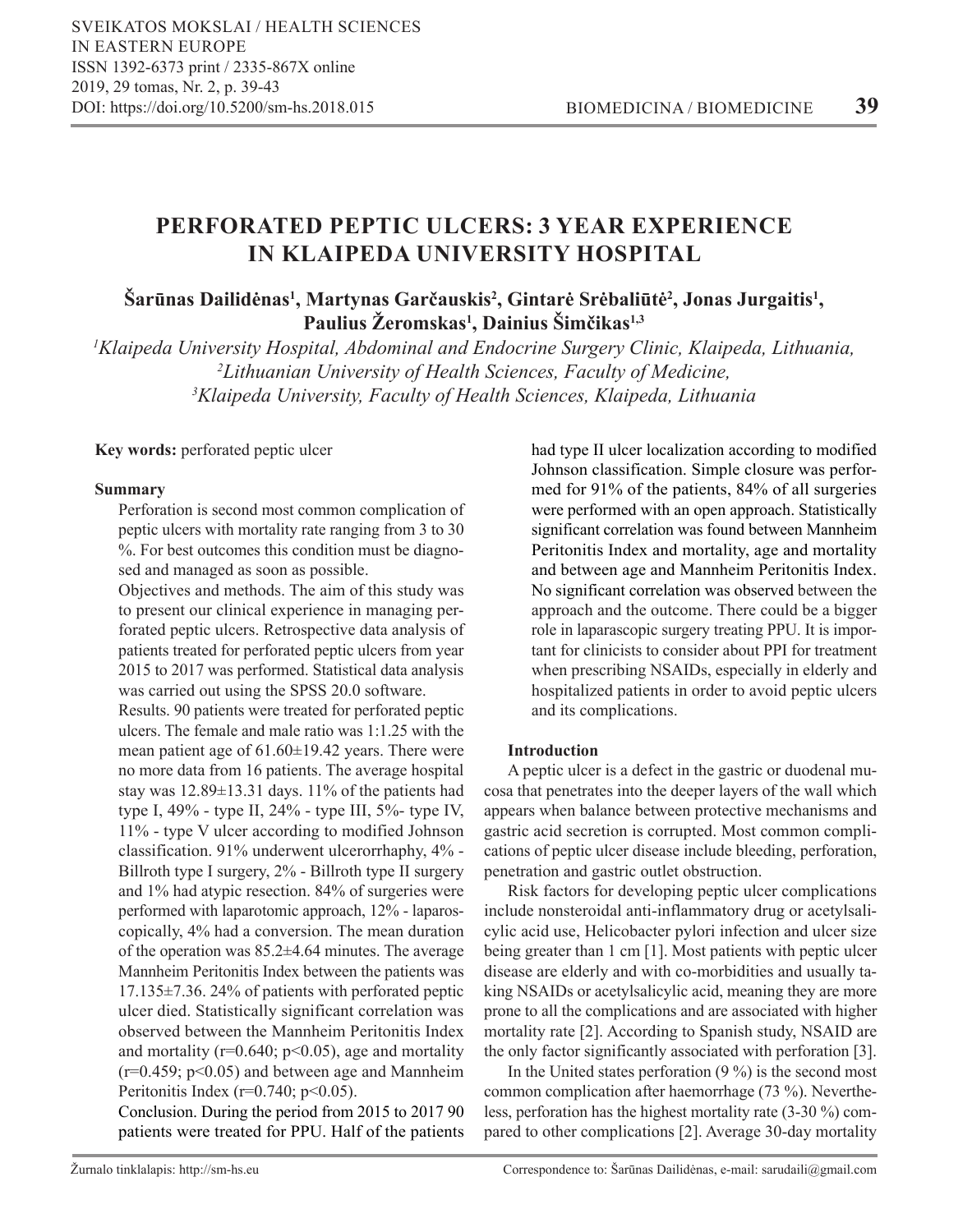after perforation is about 23,5 % [4]. The average long-term recurrence rate of peptic ulcer perforation is 12,1 % [1].

Modified Johnson classification classifies peptic ulcers by localization into five types: I - in the body of the stomach along lesser curve at incisura angularis, II -in the body in combination with duodenal ulcers, III - in the pyloric channel within 3 cm of pylorus, IV - proximal gastroesophageal ulcer, V - can occur throughout the stomach, associated with chronic use of NSAIDs.

Most common symptom of perforated peptic ulcer (PPU) is sudden, severe abdominal pain, usually located in epigastric region of the abdomen, followed by nausea, vomiting, abdominal distention [5]. Since the course of disease progresses rapidly diagnosis should be made as soon as possible and adequate treatment should be administered.

During clinical evaluation it is important to consider other diseases that present similar symptoms such as acute pancreatitis or ruptured abdominal aortic aneurysm. Laboratory markers are non-specific for perforated ulcer, nevertheless, they provide information about inflammatory response and organ function, therefore, helping to exclude other diseases. Since perforated peptic ulcer is one of the most common cause of pneumoperitoneum, radiological imaging may be diagnostic. Although an abdominal x-ray is fast and cheap, abdominal computed tomography is considered to be the gold standard for its high sensitivity and additional value for excluding other diagnoses [2]. As soon as diagnosed, antibiotics should be administered [6].

Surgical method of treatment and approach depends on site of perforation, size, time since first clinical symptoms, general state of patient and experience of surgeon. During the operation, biopsy should always be taken in order to exclude malignancy. Etiopathogenic surgical treatment options such as vagotomy and gastric resection (Billroth type I, II operations) is no longer used so common since the introduction of proton-pump inhibitors (PPI). The main surgical treatment for perforated peptic ulcer is considered to be ulcerorrhapy with or without additional patch of omentum covering the perforation (Graham patch) [6].

In our country some hospitals approach PPU treatment using pyloroplasty type HOLLE classification, which is graded 1 to 5, referring from simple ulcerorraphy to complete Billroth type 1 surgery.Several studies have found significant difference between operating times with simple closure being faster. Nevertheless, no significant difference has been observed between the outcomes, meaning both operations are equally safe [7, 8].

All mentioned procedures may be performed with laparoscopic and open approach. Although, open operations are faster to perform compared to laparoscopic, several studies found no significant difference in mortality, postoperative complications or length of hospital stay between both approaches. This demonstrates that laparoscopic method is safe and equally effective [2, 9, 10].

Helicobacter pylori eradication after surgery must be considered as it reduces the recurrence of the ulcer. PPI reduce the risk of complications in patients with peptic ulcer disease and should be recommended to use daily after the surgery [6].

**The aim of this study** was to present our clinical experience in managing perforated peptic ulcers.



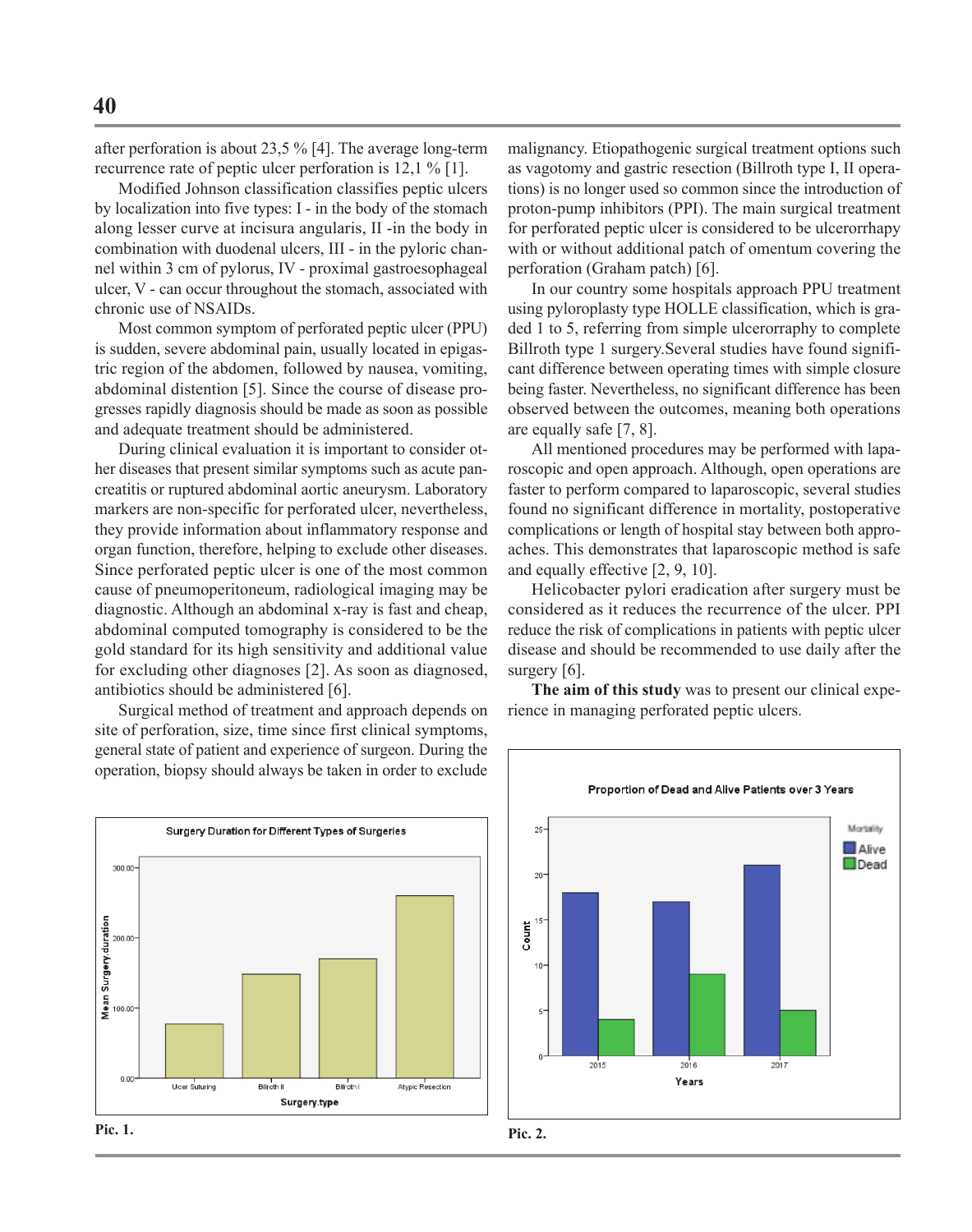#### **Objectives and methods**

Medical records of 90 patients who were diagnosed with perforated peptic ulcer from January 2015 through December 2017 at Klaipeda university hospital were retrospectively reviewed. The aim of this study was to present our clinical experience regarding peptic ulcer perforation. We retrospectively collected the clinical data including sex, age, hospitalization length, location of ulcer using modified Johnson classification, surgery type, surgical approach, duration of the operation. Mannheim peritonitis index was calculated. Correlation between clinical features, outcomes and mortality were calculated. In this study, a P value < 0.05 was considered as statistically significant for all tests. Statistical analysis was performed using SPSS version 20.0.

#### **Results**

During the period from year 2015 to 2017 in Klaipeda University Hospital 90 patients were treated for perforated gastric or duodenal ulcers. Demographic statistics showed that female  $(n=40)$  and male  $(n=50)$  ratio was 1:1.25 while the mean patient age was  $61.60 \pm 19.42$  years. There were no more data from 16 patients. Admissions due to perforation remained relatively constant during this period: 22 patients were admitted to hospital in 2015, 26 in 2016 and 2017. The average hospital stay of the remaining patients  $(n=74)$ was 12.89±13.31 days. According to the modified Johnson classification of peptic ulcer  $11\%$  of the patients (n=8) had type I, 49% (n=36) - type II, 24% (n=18) - type III, 5% (n=4) - type IV, 11% (n=8) - type V.

Majority of the patients - 91% underwent ulcerorrhaphy, 4% - Billroth type I surgery, 2% - Billroth type II surgery and 1% had atypic resection. 84% of surgeries were performed with laparotomic approach, 12% - laparoscopically, 4% had a conversion. The mean duration of the operation was 85.2±4.64 minutes (picture 1). The average Mannheim Peritonitis Index between the patients was 17.135±7.36. 24% of patients with perforated gastric or duodenal ulcer died.

There was no statistically significant correlation between surgical treatment method and outcome (r=0.518; p=0.179). Statistically significant correlation was observed between the Mannheim Peritonitis Index and mortality ( $r=0.640$ ;  $p<0.05$ ), age and mortality ( $r=0.459$ ;  $p<0.05$ ) and between age and Mannheim Peritonitis Index ( $r=0.740$ ;  $p<0.05$ ). This indicates that Mannheim Peritonitis index and patient age affected patients state of health, while surgical method of treatment and approach did not affect the outcome.

#### **Discussion**

In our study, incidence of perforated peptic ulcer each year and age of patients remains relatively stable as well as

in other countries [2]. Greater incidence is observed in male patients. Male patients with PPU tend to be younger, since there is higher frequency of risk factors in this population, such as smoking, alcohol consumption and also men have shorter life span compared to women, in spite of that, women usually have more comorbidities, which leads to worse outcomes [11].

Similar studies conducted in Romania, India, Southern Asia, Middle East and Arab countries revealed that rates of PPU are greater in males and most common localization is found to be duodenal [2, 12-14]. Type V ulcer localization is associated with the use of NSAIDs.Due to possible inaccurate documentation of NSAIDs usage there might have been less records of type V ulcer perforation localizations in this study.

Before the invention of PPI vagotomy and partial gastric resections were considered to be the main surgical treatment option for PPU, but these days mentioned approaches became not so common [6]. Although laparotomy with simple closure of perforation site is considered to be the standard management at this time, numbers of laparoscopic approach are increasing with rates of 30-45% [2] For recent perforations (up to 6 hours) it is standard in our hospital to perform laparoscopic simple closure in young patients. Nevertheless, if the peritonitis is clinically severe an open approach might be chosen. In order to compete with other countries we could perform more laparoscopic surgeries for PPU.

Overall PPU mortality rate is 3-30% [2]. If PPU is diagnosed and handled in a short period of time, mortality ranges from 6% to 14%. Higher mortality rate is associated with delayed diagnosis and treatment, older age of the patients and comorbidities [15]. In our study most of the patients were elderly with other medical illnesses thus resulting in overall mortality rate of 24%. (picture 2)

Surgical treatment method and approach did not correlate with the outcome, demonstrating that laparoscopic approach is equally safe and effective as open approach.

It has been estimated that Mannheim Peritonitis Index (MPI) has 77.2% accuracy of predicting mortality in patients with PPU [16]. We observed statistically significant correlation between Mannheim Peritonitis Index and outcomes, suggesting that higher MPI increases chance of worse outcomes.

#### **Conclusions**

During the period from 2015 to 2017 90 patients were treated for PPU. Half of the patients had type II ulcer localization according to modified Johnson classification. Simple closure was performed for 91% of the patients, 84% of all surgeries were performed with an open approach. Statis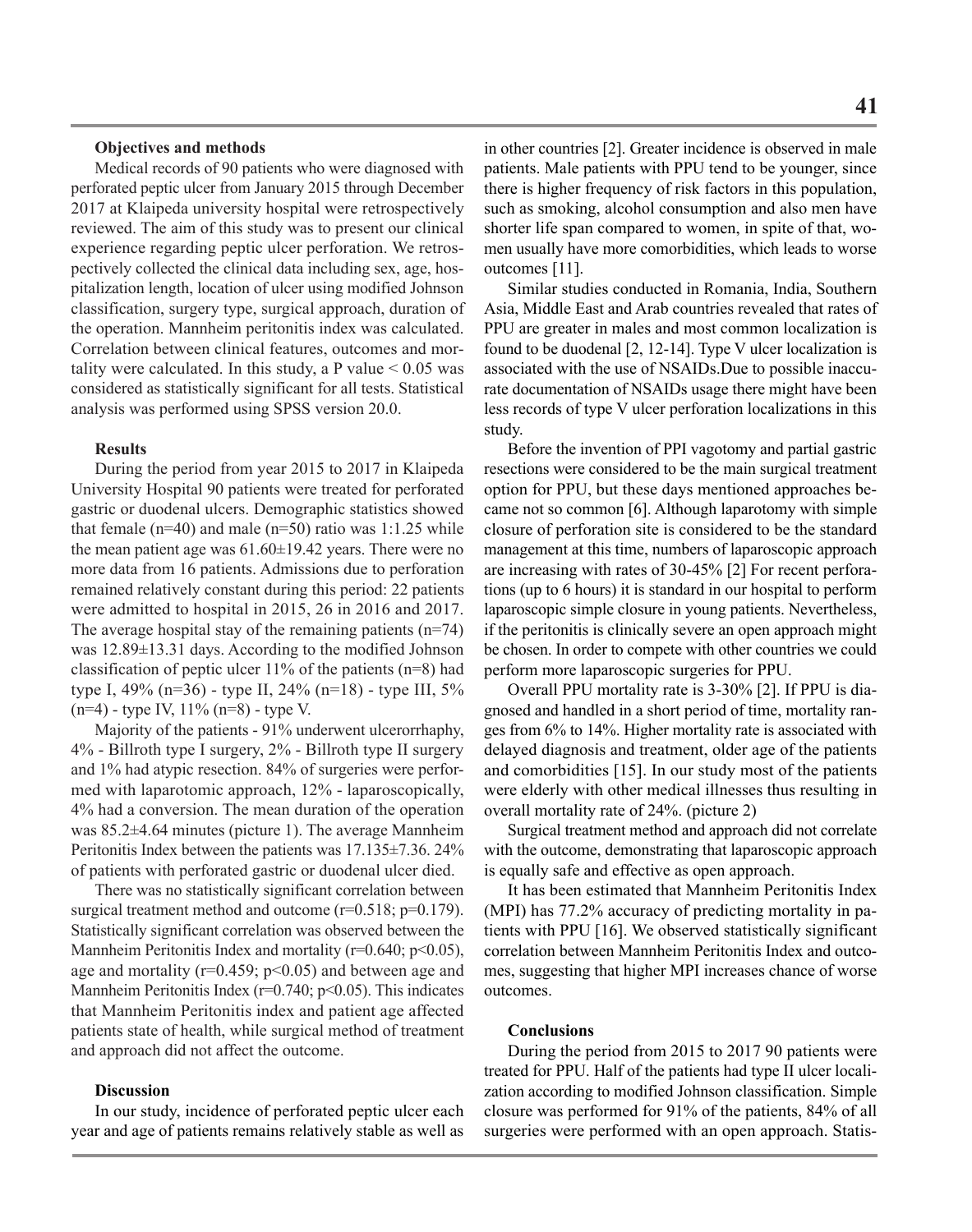tically significant correlation was found between Mannheim Peritonitis Index and mortality, age and mortality and between age and Mannheim Peritonitis Index. No significant correlation was observed between the approach and the outcome.

There should be a bigger role in laparascopic surgery treating PPU, which we should consider in our clinical approach of our department.

It is important for clinicists to consider about PPI for treatment when prescribing NSAIDs, especially in elderly and hospitalized patients in order to avoid peptic ulcers and its complications.

**Conflict of interest:** none.

#### **References**

1. Lau JY, Sung J, Hill C, Henderson C, Howden CW, Metz DC. Systematic review of the epidemiology of complicated peptic ulcer disease: incidence, recurrence, risk factors and mortality. Digestion 2011; 84(2):102-13.

https://doi.org/10.1159/000323958

2. Kjetil Søreide, Kenneth Thorsen, Ewen M. Harrison, Juliane Bingener, Morten H. Møller, Michael Ohene-Yeboah, Jon Arne Søreide, Perforated peptic ulcer. Lancet 2015 Sep 26; 386(10000):1288–1298.

https://doi.org/10.1016/S0140-6736(15)00276-7

3. Gisbert JP, Legido J, García-Sanz I, Pajares JM. Helicobacter pylori and perforated peptic ulcer prevalence of the infection and role of non-steroidal anti-inflammatory drugs. Dig Liver Dis 2004 Feb;36(2):116-20.

https://doi.org/10.1016/j.dld.2003.10.011

- 4. Wang YR, Richter JE, Dempsey DT. Trends and outcomes of hospitalizations for peptic ulcer disease in the United States, 1993 to 2006. Ann Surg 2010 Jan;251(1):51-8. https://doi.org/10.1097/SLA.0b013e3181b975b8
- 5. Kin Tong Chung and Vishalkumar G Shelat. Perforated peptic ulcer - an update. World J Gastrointest Surg 2017 Jan 27; 9(1): 1–12.

https://doi.org/10.4240/wjgs.v9.i1.1

- 6. K. Søreide, K. Thorsen, J. A. Søreide. Strategies to improve the outcome of emergency surgery for perforated peptic ulcer. Br J Surg 2014 Jan;101(1):e51-64. https://doi.org/10.1002/bjs.9368
- 7. Lin BC, Liao CH, Wang SY, Hwang TL. Laparoscopic repair of perforated peptic ulcer: simple closure versus omentopexy. J Surg Res 2017 Dec;220:341-345.

https://doi.org/10.1016/j.jss.2017.07.034

8. Abd Ellatif ME, Salama AF, Elezaby AF, El-Kaffas HF, Hassan A, Magdy A, Abdallah E, El-Morsy G. Laparoscopic repair of perforated peptic ulcer: patch versus simple closure. Int J Surg 2013;11(9):948-51.

https://doi.org/10.1016/j.ijsu.2013.06.014

- 9. Smith RS, Sundaramurthy SR, Croagh D. Laparoscopic versus open repair of perforated peptic ulcer: A retrospective cohort study. Asian J Endosc Surg 2018 May 27. https://doi.org/10.1111/ases.12600
- 10. Naesgaard JM, Edwin B, Reiertsen O, Trondsen E, Faerden AE, Rosseland AR. Laparoscopic and open operation in patients with perforated peptic ulcer. Eur J Surg 1999 Mar;165(3):209- 14.

https://doi.org/10.1080/110241599750007063

11. Thorsen K, Søreide JA, Kvaløy JT, Glomsaker T, Søreide K. Epidemiology of perforated peptic ulcer: age- and gender-adjusted analysis of incidence and mortality. World J Gastroenterol 2013 Jan 21; 19(3): 347–354.

https://doi.org/10.3748/wjg.v19.i3.347

12. Rigopoulos A, Ramboiu S, and Georgescu I. A critical evaluation of surgical treatment of perforated ulcer. Curr Health Sci J 2011 Apr-Jun; 37(2): 75–78.

https://www.ncbi.nlm.nih.gov/pmc/articles/PMC3994673/

- 13. Girish S. Noola, Shivakumar C. R. A clinical study of duodenal ulcer perforation. Int Surg J 2016 May;3(2):711-713. http://dx.doi.org/10.18203/2349-2902.isj20160457
- 14. Kumar D, Shahil P. Perforated peptic ulcer & its association with vascular anatomy of stomach & duodenum. IOSR Journal of Dental and Medical Sciences 2017 May;16(5):16-18. https://doi.org/10.9790/0853-1605041618
- 15. Di Saverio S, Bassi M, Smerieri N, Masetti M. et al. Diagnosis and treatment of perforated or bleeding peptic ulcers: 2013 WSES position paper. World J Emerg Surg 2014 Aug 3;9:45. https://doi.org/10.1186/1749-7922-9-45
- 16. Anbalakan K, Chua D, Pandya GJ, Shelat VG. Five year experience in management of perforated peptic ulcer and validation of common mortality risk prediction models - are existing models sufficient? A retrospective cohort study. Int J Surg 2015 Feb;14:38-44.

https://doi.org/10.1016/j.ijsu.2014.12.022

#### **PEPSINIŲ OPŲ PERFORACIJOS: 3 METŲ PATIRTIS KLAIPĖDOS UNIVERSITETINĖJE LIGONINĖJE Š.Dailidėnas, M.Garčauskis, G.Srėbaliūtė, J.Jurgaitis, P.Žeromskas, D.Šimčikas**

Raktažodžiai: perforuota pepsinė opa. Santrauka

Perforacija yra antra dažniausia pepsinių opų komplikacija. Mirštamumas nuo pepsinių opų perforacijos siekia 3-30 %. Perforacijos turi būti diagnozuojamos ir gydomos kuo greičiau, norint išvengti prastų baigčių.

Tikslai ir metodai. Tyrimo tikslas buvo pateikti mūsų klinikinę patirtį gydant pacientus su perforuota pepsine opa. Atlikta pacientų, gydytų dėl perforuotos pepsinės opos Klaipėdos universitetinėje ligoninėje nuo 2015 iki 2017 metų, duomenų retrospektyvinė analizė. Statistinė analizė atlikta naudojant SPSS 20.0 sta